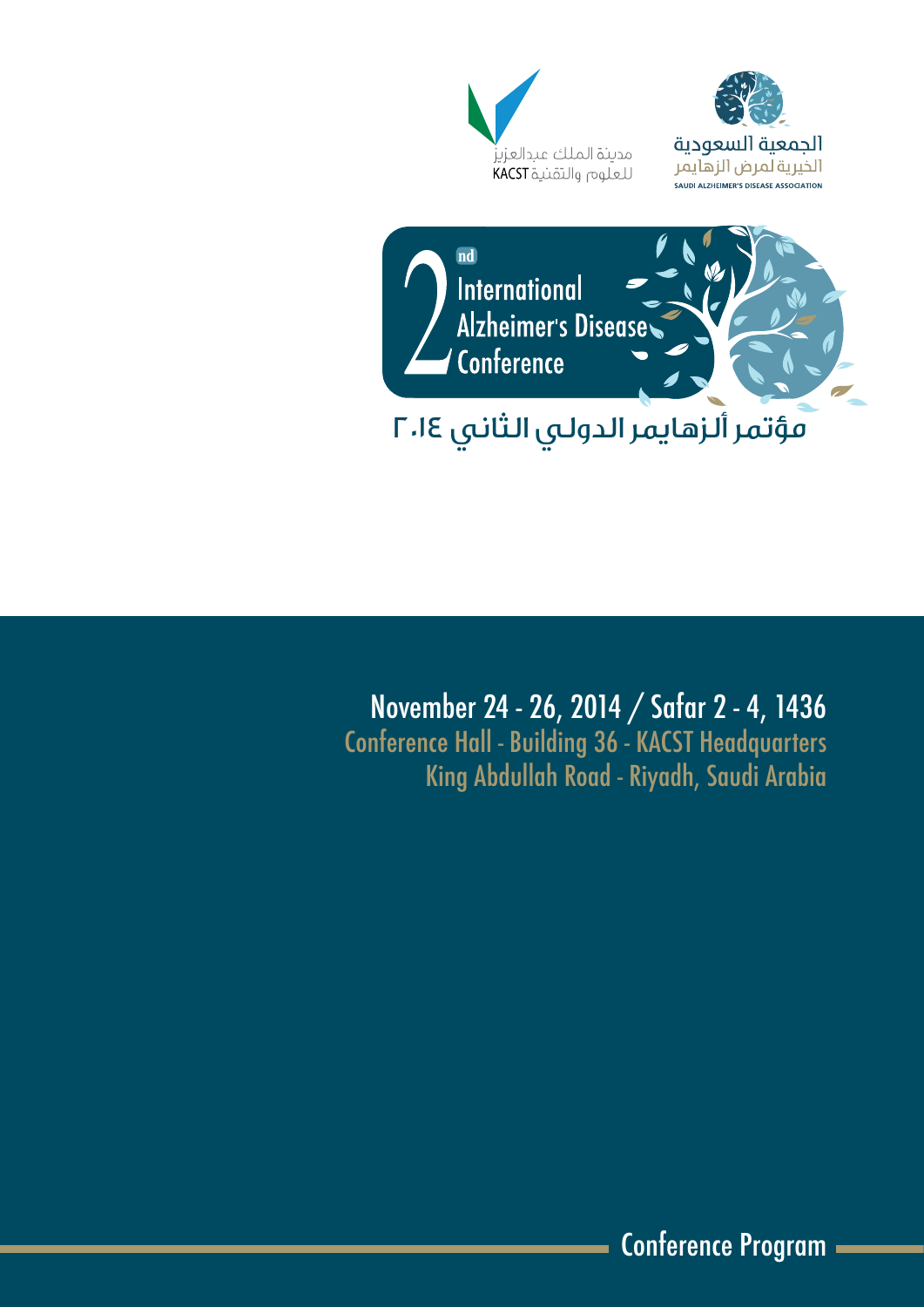## **2014 November 25 Tuesday - 1 DAY Registration/Reception 08:30 - 07:30 08:30 - 08:45 - Dpening Statement by Prof. Robert Daroff**



| <b>Session 1</b>                   | <b>Patient Care and Resources</b>                                                                                                                           | <b>SPEAKERS</b>                                                                                                                                                                                                                                                                                                                                                                                                                              |  |
|------------------------------------|-------------------------------------------------------------------------------------------------------------------------------------------------------------|----------------------------------------------------------------------------------------------------------------------------------------------------------------------------------------------------------------------------------------------------------------------------------------------------------------------------------------------------------------------------------------------------------------------------------------------|--|
| <b>Hall A</b>                      |                                                                                                                                                             | Dr. Mohammed A. Basheikh - FRCPC<br>Assistant Professor and Geriatric Medicine Consultant                                                                                                                                                                                                                                                                                                                                                    |  |
| Moderator:                         | Prof. Robert Daroff - Professor of Neurology<br>Case Western Reserve University School of Medicine - USA                                                    | Faculty of Medicine King Abdulaziz University - KSA                                                                                                                                                                                                                                                                                                                                                                                          |  |
|                                    | <b>TITLE PRESENTATION</b>                                                                                                                                   | Dr. Fahad Al-Wahhabi - FRCPC<br>Geriatric Psychiatrist<br>King Fahad Medical City - KSA<br>Prof. Manuel Martin Carrasco, MD<br>Scientific Director, Consultant Institute of Psychiatric<br>Research, Maria Josefa Recio Foundation, (Sisters<br>Hospitallers), Bilbao, Spain<br>Dr. Tara A. Cortes, PhD, RN, FAAN<br><b>Executive Director and Professor</b><br>The Hartford Institute for Geriatric Nursing and New York<br>University, USA |  |
| $08:45 - 09:30$                    | 1.1.1 Alzheimer's Disease in Saudi Arabia: Reality and Needs.                                                                                               |                                                                                                                                                                                                                                                                                                                                                                                                                                              |  |
| $09:30 - 10:15$                    | 1.1.2 Diagnosing Alzheimer's Disease: Where is the problem?                                                                                                 |                                                                                                                                                                                                                                                                                                                                                                                                                                              |  |
| $10:15 - 10:30$                    | <b>Break</b>                                                                                                                                                |                                                                                                                                                                                                                                                                                                                                                                                                                                              |  |
| $10:30 - 11:15$                    | 1.1.3 Effectiveness of Psychoeducational Intervention<br>Program in the Reduction of Caregiver Burden in Alzheimer's<br><b>Disease Patients' Caregivers</b> |                                                                                                                                                                                                                                                                                                                                                                                                                                              |  |
| $11:15 - 12:00$                    | 1.1.4 Geriatric Nursing                                                                                                                                     |                                                                                                                                                                                                                                                                                                                                                                                                                                              |  |
| 12:00-13:00                        | Lunch Break/Prayers                                                                                                                                         |                                                                                                                                                                                                                                                                                                                                                                                                                                              |  |
| <b>Session 2</b>                   | <b>Focus on Caregivers - Workshop</b>                                                                                                                       | <b>SPEAKERS</b>                                                                                                                                                                                                                                                                                                                                                                                                                              |  |
| <b>Hall B</b><br>Moderator:        | Dr. Mohammed A. Basheikh - FRCPC - Assistant Professor and<br>Geriatric Medicine Consultant, Faculty of Medicine- KSU - KSA                                 | Prof. Manuel Martin Carrasco, MD<br>Scientific Director, Consultant Institute of Psychiatric<br>Research, Maria Josefa Recio Foundation, (Sisters                                                                                                                                                                                                                                                                                            |  |
|                                    | <b>TITLE PRESENTATION</b>                                                                                                                                   | Hospitallers), Bilbao, Spain                                                                                                                                                                                                                                                                                                                                                                                                                 |  |
| 13:00 - 13:45                      | 1.2.1 Clinical Evaluation of the burden experienced by<br>Alzheimer's Disease Patients'                                                                     | Dr. Fahad Al-Wahhabi - FRCPC<br><b>Geriatric Psychiatrist</b><br>King Fahad Medical City - KSA<br>Dr. Mohammed A. Basheikh - FRCPC<br>Assistant Professor and Geriatric Medicine Consultant<br>Faculty of Medicine King Abdulaziz University - KSA                                                                                                                                                                                           |  |
| 13:45 - 14:30                      | 1.2.2 Physical and Psychological Impairment among Alzheimer's<br><b>Disease Patients' Caregivers</b>                                                        |                                                                                                                                                                                                                                                                                                                                                                                                                                              |  |
| 14:30 - 15:15                      | 1.2.3 Planning for a Psychoeducational Intervention Program for<br><b>Caregivers</b>                                                                        |                                                                                                                                                                                                                                                                                                                                                                                                                                              |  |
| $15:15 - 16:00$<br>$16:00 - 16:45$ | <b>Break</b><br>1.2.4 Cultural and Religious Considerations in the Provision of                                                                             |                                                                                                                                                                                                                                                                                                                                                                                                                                              |  |
|                                    | Psychoeducational Intervention in medical setting                                                                                                           |                                                                                                                                                                                                                                                                                                                                                                                                                                              |  |
| 16:45 - 17:30                      | 1.2.5 Evaluation of a Psychoeducational Program Provided to<br><b>Caregivers</b>                                                                            |                                                                                                                                                                                                                                                                                                                                                                                                                                              |  |
| <b>Session 3</b>                   | <b>Oral Presentations Session</b>                                                                                                                           | <b>SPEAKER</b>                                                                                                                                                                                                                                                                                                                                                                                                                               |  |
| <b>Hall A</b>                      |                                                                                                                                                             | Dr. Fadia El-Bitar, PhD<br>Associate Scientist, Department of Genetics                                                                                                                                                                                                                                                                                                                                                                       |  |
| Moderator:                         | Dr. Najeeb Qadi<br>Consultant cognitive & behavioral numerology Debuty                                                                                      | King Faisal Specialist Hospital & Research Center-Riyadh                                                                                                                                                                                                                                                                                                                                                                                     |  |
|                                    | Chairman, department of neurosciences KFSHRC-KSA                                                                                                            | Dr. Nawal Al-Mahyijari<br>Pychiatry specialist, Sultanat Oman                                                                                                                                                                                                                                                                                                                                                                                |  |
|                                    | <b>TITLE PRESENTATION</b>                                                                                                                                   | Dr. Eslam Shosha                                                                                                                                                                                                                                                                                                                                                                                                                             |  |
| $13:00 - 13:45$                    | 1.3.1 Molecular and Cellular Research on Alzheimer's Disease in Saudi<br>population                                                                         | Consultant neurologist and assistant professor, College of<br>Medicine, Al-Majmaah University                                                                                                                                                                                                                                                                                                                                                |  |
| $13:45 - 14:30$                    | 1.3.2 Physicians knowledge about Alzheimer's Disease:<br>A comparative study between Oman and Saudi Arabia                                                  | Dr. Sarah Batawi                                                                                                                                                                                                                                                                                                                                                                                                                             |  |
| $14:30 - 15:15$                    | 1.3.3 Clinical Instruments in Saudi patients with Alzheimer's disease                                                                                       | Medical resident, King Faisal specialized Hospital and<br>Research Center - Jeddah                                                                                                                                                                                                                                                                                                                                                           |  |
| $15:15 - 16:00$                    | 1.3.4 The Prevalence and Risk Factors of Cognitive Impairment in patients<br>with Diabetes                                                                  |                                                                                                                                                                                                                                                                                                                                                                                                                                              |  |
| $16:00 - 16:30$                    | <b>Discussion</b>                                                                                                                                           |                                                                                                                                                                                                                                                                                                                                                                                                                                              |  |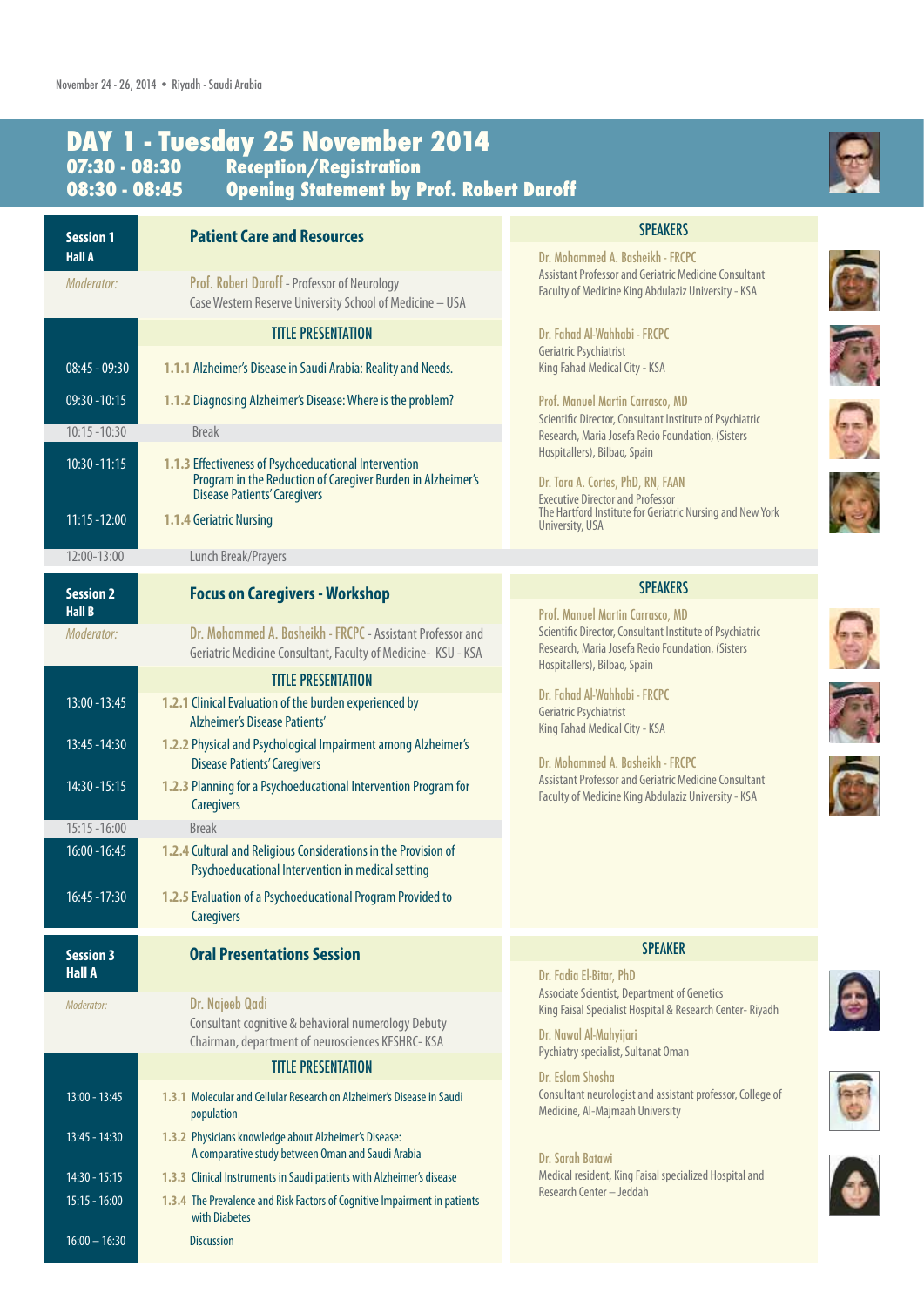

## **2014 November 26 Wednesday - 2 DAY Registration/Reception 08:30 - 07:30**

| <b>Session 4</b> | <b>Management and Prevention</b>                                                                                                                                                           | <b>SPEAKERS</b>                                                                                                                                      |                                                   |
|------------------|--------------------------------------------------------------------------------------------------------------------------------------------------------------------------------------------|------------------------------------------------------------------------------------------------------------------------------------------------------|---------------------------------------------------|
| <b>Hall A</b>    |                                                                                                                                                                                            | Prof. Neelum Aggarwal, MD<br>Associate professor of neurological sciences &                                                                          |                                                   |
| Moderator:       | Prof. Robert Daroff - Professor of Neurology<br>Case Western Reserve University School of Medicine - USA                                                                                   | Senior attending neurologist and Clinical core co-leader, Rush<br>Alzheimer's Disease Research Center Rush University, USA                           |                                                   |
|                  | <b>TITLE PRESENTATION</b>                                                                                                                                                                  | <b>Prof. June Andrews</b><br>Director of the Dementia Services Development Centre (DSDC)                                                             |                                                   |
| 08:30-09:15      | 2.4.1 Modifying the Risk of Alzheimer's disease:<br>Genetic and non-genetic factors.                                                                                                       | School of Applied Social Science, University of Stirling,<br>Stirling, United Kingdom                                                                |                                                   |
| 09:15-10:00      | 2.4.2 Designing Safe Environments for Patients with<br>Alzheimer's Disease in different settings.                                                                                          | Dr. Najeeb Qadi<br><b>Consultant Cognitive &amp; Behavioral Numerology</b>                                                                           |                                                   |
| 10:00-10:30      | <b>Break</b>                                                                                                                                                                               | <b>Debuty Chairman, Department of Neurosciences</b><br>King Faisal Specialist Hospital & Research Center - KSA                                       |                                                   |
| 10:30-11:15      | 2.4.3 An Update on the Symptomatic Treatments for Alzheimer's<br><b>Disease</b>                                                                                                            | Prof. Kiminobu Sugaya, PhD<br>Professor, Burnett School of Biomedical Sciences,<br>University of Central Florida, USA                                |                                                   |
| 11:15-12:00      | 2.4.4 Stem Cell Therapy for Alzheimer's Disease and Related<br><b>Disorders</b>                                                                                                            |                                                                                                                                                      |                                                   |
| 12:00-13:00      | Lunch Break/Prayers                                                                                                                                                                        |                                                                                                                                                      |                                                   |
| <b>Session 5</b> | <b>Behavioral Problems and Safety - Workshop</b>                                                                                                                                           | <b>SPEAKERS</b>                                                                                                                                      |                                                   |
| <b>Hall A</b>    |                                                                                                                                                                                            | <b>Prof. June Andrews</b>                                                                                                                            |                                                   |
| Moderator:       | Dr. Mohammed A. Basheikh - FRCPC - Assistant Professor and<br>Geriatric Medicine Consultant, Faculty of Medicine- KSU - KSA                                                                | Director of the Dementia Services Development Centre<br>(DSDC) School of Applied Social Science, University of<br>Stirling, Stirling, United Kingdom |                                                   |
|                  | <b>TITLE PRESENTATION</b>                                                                                                                                                                  |                                                                                                                                                      |                                                   |
| 13:00-13:45      | 2.5.1 Improving Safety of patients with Alzheimer's Disease<br>in medical settings                                                                                                         |                                                                                                                                                      |                                                   |
| 13:45-14:30      | 2.5.2 The Association between behavioral problems among patients<br>with Alzheimer's disease and their environment                                                                         |                                                                                                                                                      |                                                   |
| 14:30-15:15      | 2.5.3 Creating Safe Environments for Patients with Alzheimer's<br><b>Disease: International Standards</b>                                                                                  |                                                                                                                                                      |                                                   |
| 15:15-16:00      | <b>Break</b>                                                                                                                                                                               |                                                                                                                                                      |                                                   |
| 16:00-16:45      | 2.5.4 Conducting an environment safety assessment as a part of a<br>comprehensive dementia assessment: A Practical Approach                                                                |                                                                                                                                                      |                                                   |
| 16:45-17:30      | 2.5.5 Minimizing safety risks associated with cognitive impairment:<br>environmental factors.                                                                                              |                                                                                                                                                      |                                                   |
|                  | <b>Discussion</b>                                                                                                                                                                          |                                                                                                                                                      |                                                   |
| <b>Session 6</b> | <b>Focus on Health Professionals</b>                                                                                                                                                       | <b>SPEAKER</b>                                                                                                                                       |                                                   |
| <b>Hall B</b>    | (This session is devoted for health professionals, especially health educators,<br>who want to improve their skills in supporting patients with Alzheimer's<br>Disease and their families) | Ms. Sara Al-Rasheed & others<br>Saudi Alzheimer Disease Association - KSA                                                                            | Y<br>لجمعية السعودية<br>.<br>لخيرية لمرض الزهايمُ |
|                  | <b>TITLE PRESENTATION</b>                                                                                                                                                                  |                                                                                                                                                      |                                                   |
| 13:00-13:45      | 2.6.1 Review of Basic signs and Stages of Alzheimer's Disease                                                                                                                              |                                                                                                                                                      |                                                   |
| 13:45-14:30      | 2.6.2 Problems commonly encounter by families and caregivers of<br>patients with Alzheimer's Disease                                                                                       |                                                                                                                                                      |                                                   |
| 14:30-15:00      | <b>Break</b>                                                                                                                                                                               |                                                                                                                                                      |                                                   |
| 15:00-15:45      | 2.6.3 Providing Support for caregivers: An Essential Guide                                                                                                                                 |                                                                                                                                                      |                                                   |
| 15:45-17:30      | 2.6.4 Educational Tools for Families and their Impact                                                                                                                                      |                                                                                                                                                      |                                                   |
|                  |                                                                                                                                                                                            |                                                                                                                                                      |                                                   |